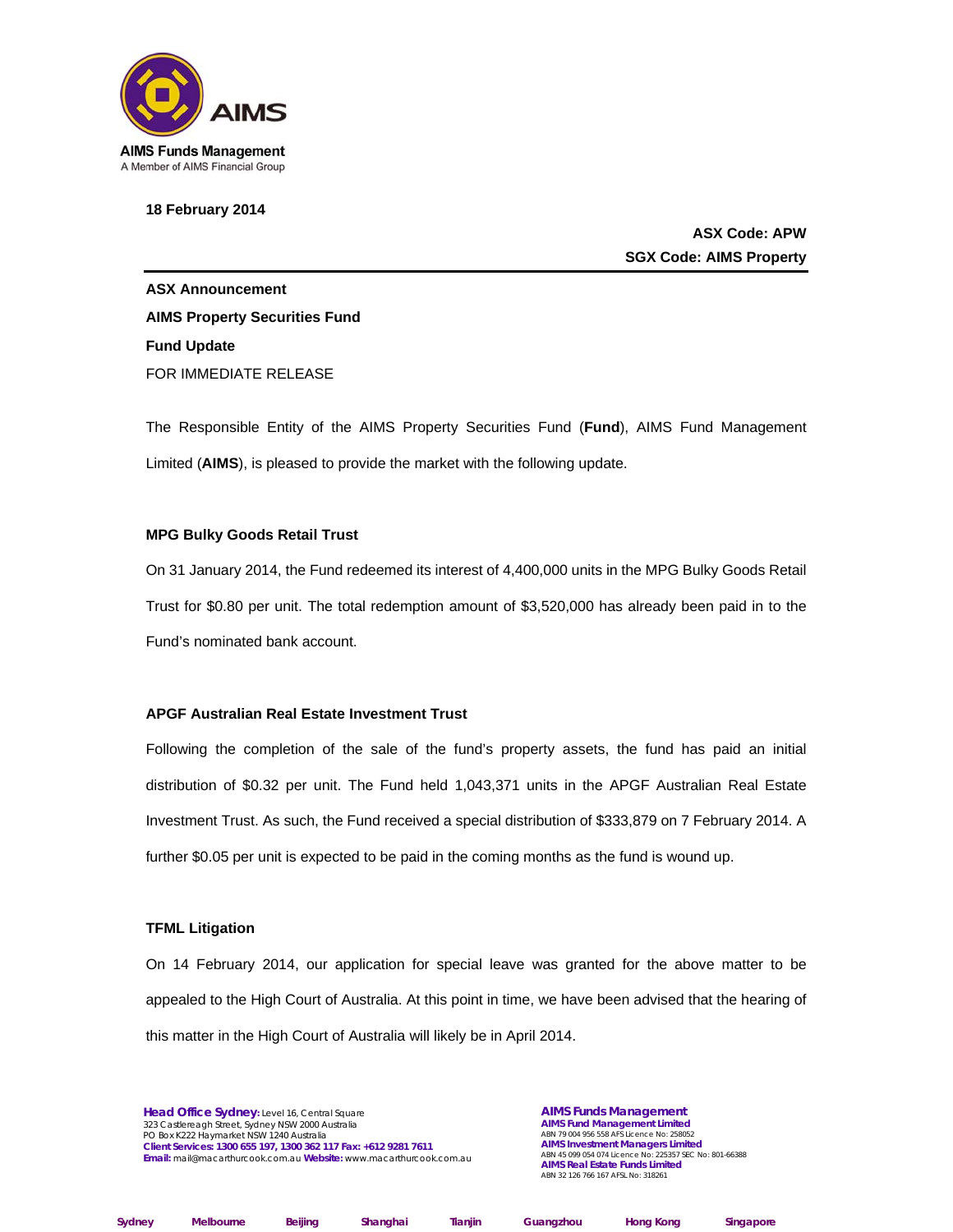If you have any questions in relation to this announcement, please do not hesitate to contact Michael Goldman on (02) 9217-2773 or email on michael.goldman@aims.com.au.

Yours faithfully

Mahon

Michael Goldman Head of Funds AIMS Fund Management Limited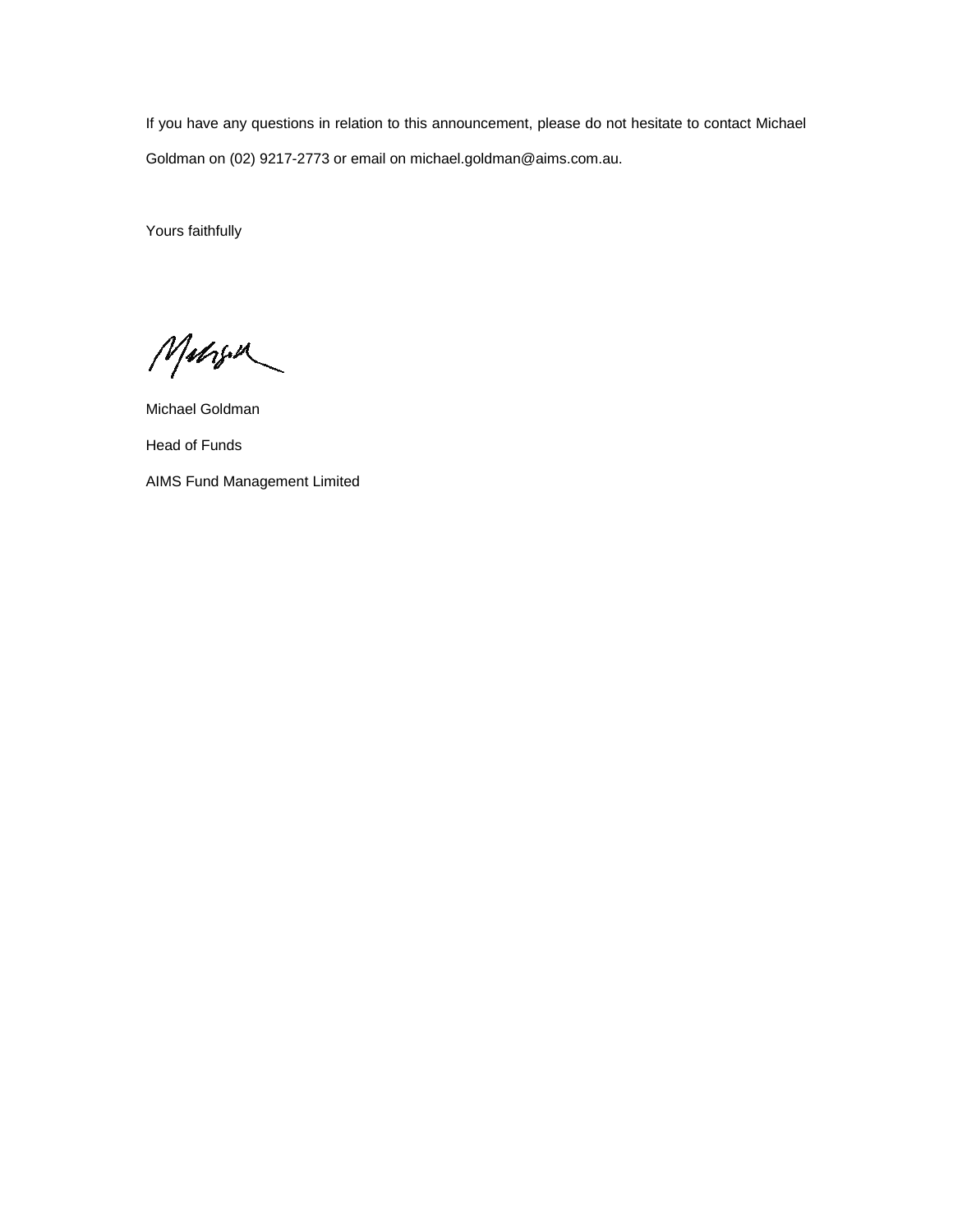#### *About AIMS Fund Management Limited:*

*AIMS Fund Management Limited (formerly known as MacarthurCook Fund Management Limited) is a wholly owned subsidiary of the AIMS Financial Group (AIMS), which specialises in the investment management of direct property, real estate securities and mortgage assets.* 

*AIMS manage approximately A\$1.5 billion on behalf of over 20,000 Investors/borrowers as at 21 December 2012 and are the investment managers for MacarthurCook Office Property Trust, MacarthurCook Mortgage Fund, Advance Mortgage Fund and MacarthurCook Property Securities Fund. AIMS also manages, in a joint-venture arrangement with AMP Ca pital, the AIMS-AMP Capital Industrial REIT in Singapore.* 

*The MacarthurCook Property Securities Fund is listed on the ASX and the Singapore Exchange. The AIMS-AMP Capital Industrial REIT is listed on the Singapore Exchange.* 

#### *About AIMS Financial Group:*

*Established in 1991, AIMS Financial Group (AIMS) is a diversified financial services and investment group with a solid track record and enviable reputation in the mortgage lending, fund management and securitisation markets in Australia, active in the areas of lending, securitisation, investment banking, funds management, property investment, stock exchange ownership and high-tech investment.* 

*Since 1999, AIMS has raised approximately A\$4 billion in funds from the capital markets. Of this, AIMS has issued approximately A\$3 billion residential mortgage-backed securities, with most of them rated AAA by both Standard & Poors and Fitch Ratings, and has originated over A\$5 billion of high quality prime home loans since 1997.* 

*AIMS has actively introduced a number of international investors into the Australian markets and to date. AIMS has also attracted over A\$1 billion of investments into Australia from overseas investors.* 

*AIMS is also the investment manager for AIMS' funds, which amount to approximately A\$1.5 billion fund as at 1 November 2012.* 

*AIMS' head office is in Sydney, Australia, and it has businesses across Australia, China, Hong Kong and Singapore. Our highly qualified, professional and experienced cross-cultural teams enable AIMS to bridge the gap between Australia and China across various sectors.* 

# *AIMS Financial Group Expands During GFC*

*During the global financial crisis, AIMS expanded its business in a time when many other businesses were experiencing immense difficulties.* 

*In October 2008, AIMS acquired the Asia Pacific Stock Exchange (APX), which is the only Western Securities Exchange 100% owned by a private company.* 

*In April 2009, AIMS became the largest shareholder (15.8%) of the ASX listed fund manager, MacarthurCook Limited (MCK). In August 2009 , AIMS' holding increase to 54% and by November 2009, AIMS' became the 100% owner of MCK which was subsequently delisted from the ASX.* 

#### *MacarthurCook Turnaround Story*

*At the time of acquisition, MacarthurCook's fund management business was severely distressed with each of the 4 listed funds and a number of unlisted funds starved of capital and management expertise. Under AIMS' leadership, MacarthurCook's funds have been turned around, stabilised and improved outcome for investors, for example:* 

*A. The MacarthurCook Industrial REIT (MI-REIT) listed on the SGX (now known as AIMS AMP Capital Industrial REIT). At the time of the AIMS acquisition of MacarthurCook in 2009, MI-REIT was a vehicle which was in distress.*